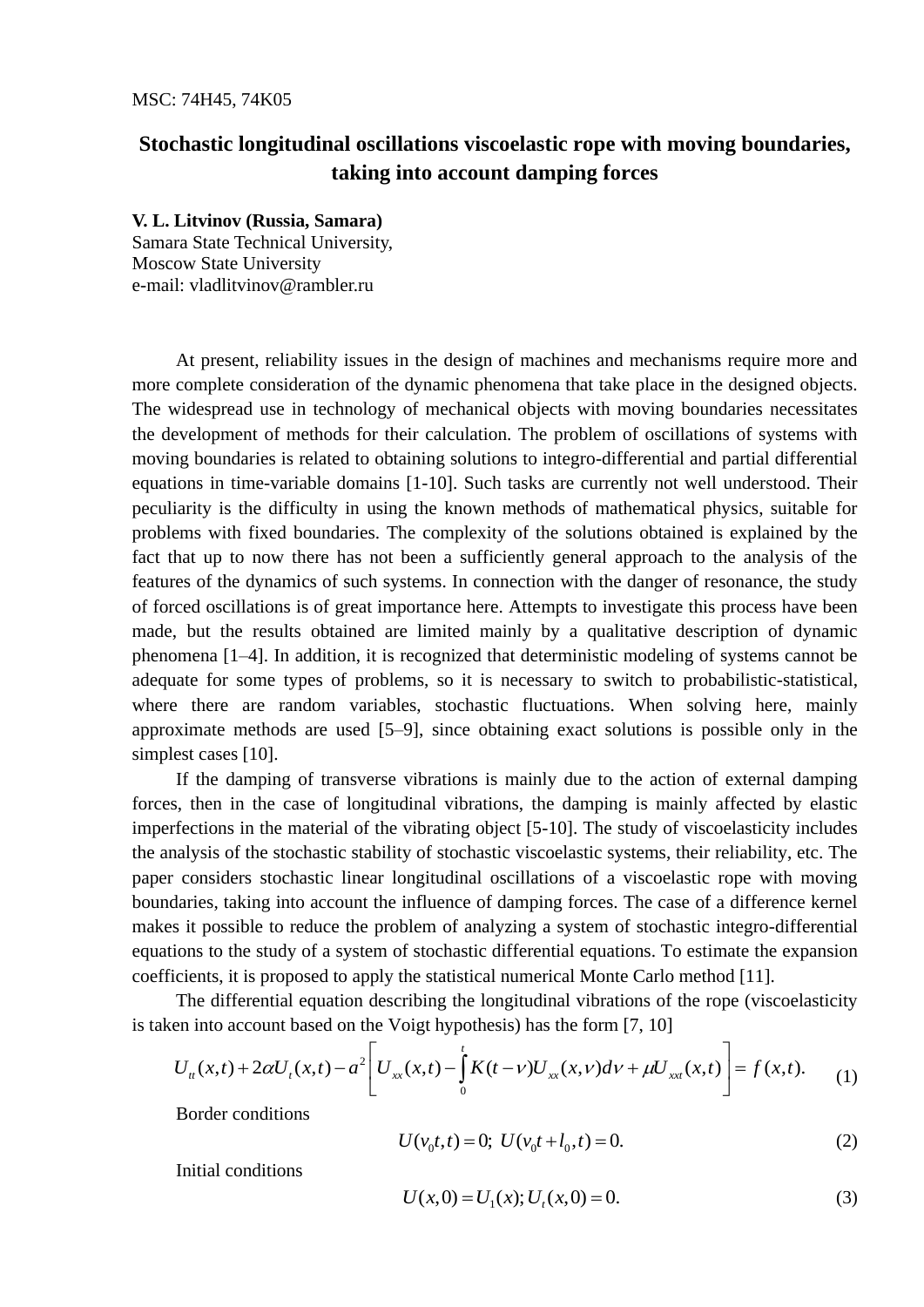In problem (1) - (3) it is indicated:  $U(x,t)$  – longitudinal displacement of the rope point with coordinate *x* at time *t*;  $a^2 = E/\rho$  velocity of wave propagation in the rope,  $E$ modulus of elasticity of the rope material,  $\rho$  – linear mass density;  $\alpha$  – resistance force of the medium acting per unit length of the rope, proportional to the speed of movement;  $\mu$  – a small parameter that takes into account viscoelasticity;  $v_0 t + l_0$  the law of motion of the rope boundary;  $f(x,t)$  – a function that characterizes an external disturbance;  $K(z)$  – relaxation core.

Let's introduce new variables that stop the bounds:

$$
\xi = (x - v_0 t) / l_0; \quad \tau = at / l_0; \quad U(x, t) = V(\xi, \tau).
$$

$$
\xi = (x - v_0 t) / l_0; \quad \tau = at / l_0; \quad U(x, t) = V(\xi, \tau).
$$
  
After transformations, we get:  

$$
V_{\tau\tau}(\xi, \tau) - 2v V_{\xi\tau}(\xi, \tau) - (1 - v^2) V_{\xi\xi}(\xi, \tau) - 2k_0 V_{\xi}(\xi, \tau) + 2k_1 V_{\tau}(\xi, \tau) -
$$

$$
-d \int_{\xi}^{\xi + v\tau} K(-d(\xi - \eta)) V_{\xi\xi}(\eta, \frac{1}{v}(\xi - \eta) + \tau) d\eta + \lambda \left( V_{\xi\xi\xi}(\xi, \tau) - \frac{1}{v} V_{\xi\xi\tau}(\xi, \tau) \right) = F(\xi, \tau); \tag{4}
$$

$$
V(0, \tau) = 0; \ V(1, \tau) = 0; \tag{5}
$$

$$
V(\xi,0) = V_1(\xi); \ V_{\tau}(\xi,0) = 0.
$$
 (6)

$$
V(0, \tau) = 0; \ V(1, \tau) = 0;
$$
  
\n
$$
V(\xi, 0) = V_1(\xi); \ V_\tau(\xi, 0) = 0.
$$
  
\nHere  $v = \frac{v_0}{a}; \ d = \frac{l_0}{v_0}; \ k_0 = \alpha v l_0; \ k_1 = \alpha v d; \ \lambda = \frac{\mu}{d}; \ F(\xi, \tau) = v^2 d^2 f(x, t).$ 

The function  $F(\xi, \tau)$  can be represented as

$$
F(\xi,\tau) = \sum_{n=1}^{\infty} F_n(\tau) \sin(\omega_n \xi), \ \omega_n = \pi n. \tag{7}
$$

**Theorem 1.** The solution to problem  $(4)$ – $(6)$  can be given as a string

$$
V(\xi,\tau) = \sum_{n=1}^{\infty} V_n(\tau) \sin(\omega_n \xi).
$$
 (8)

$$
V(\xi, \tau) = \sum_{n=1}^{n} V_n(\tau) \sin(\omega_n \xi).
$$
\nSubstituting (7), (8) into (4), after transformations, we obtain the system of equations

\n
$$
V_{n_{\tau}}(\tau) + \left(2k_1 + \frac{\lambda}{\nu} \omega_n^2\right) V_{n_{\tau}}(\tau) + \omega_n^2 (1 - \nu^2) V_n(\tau) + \omega_n^2 d \int_{\xi}^1 K(-d(\xi - \eta)) V_n\left(\frac{1}{\nu}(\xi - \eta) + \tau\right) d\eta = F_n(\tau)
$$
\n(9)

with initial conditions

$$
V_n(0) = 2 \int_0^1 V_1(\xi) \sin(\omega_n \xi) d\xi; \ V_{n_r}(0) = 0.
$$
 (10)

We accept the initial conditions and the external load as random, representing the sum of sinusoids with random amplitudes, denoting them  $\tilde{V}(\xi)$  and  $\tilde{F}(\xi,\tau)$  respectively. In this case, the oscillations will be random, and equations (9) form a system of random integro-differential equations inusoids with random amplitudes, denoting them  $V(\xi)$  and  $F(\xi, \tau)$  respectively. In this case,<br>ne oscillations will be random, and equations (9) form a system of random integro-differential<br>quations<br> $\tilde{V}_{n_{\text{rt}}}(\tau) + \left($ 

equations  
\n
$$
\tilde{V}_{n_{\pi}}(\tau) + \left(2k_1 + \frac{\lambda}{\nu}\omega_n^2\right)\tilde{V}_{n_{\tau}}(\tau) + \omega_n^2(1-\nu^2)\tilde{V}_n(\tau) + \omega_n^2d\int_{\xi}^1 K(-d(\xi-\eta))\tilde{V}_n\left(\frac{1}{\nu}(\xi-\eta) + \tau\right)d\eta = \tilde{F}_n(\tau); \text{ (11)}
$$

$$
\tilde{V}_n(0) = 2 \int_0^1 \tilde{V}_1(\xi) \sin(\omega_n \xi) d\xi; \ \tilde{V}_{n_r}(0) = 0.
$$
\n(12)

Characteristics of random variables - mathematical expectation, variance and covariance, have the following form: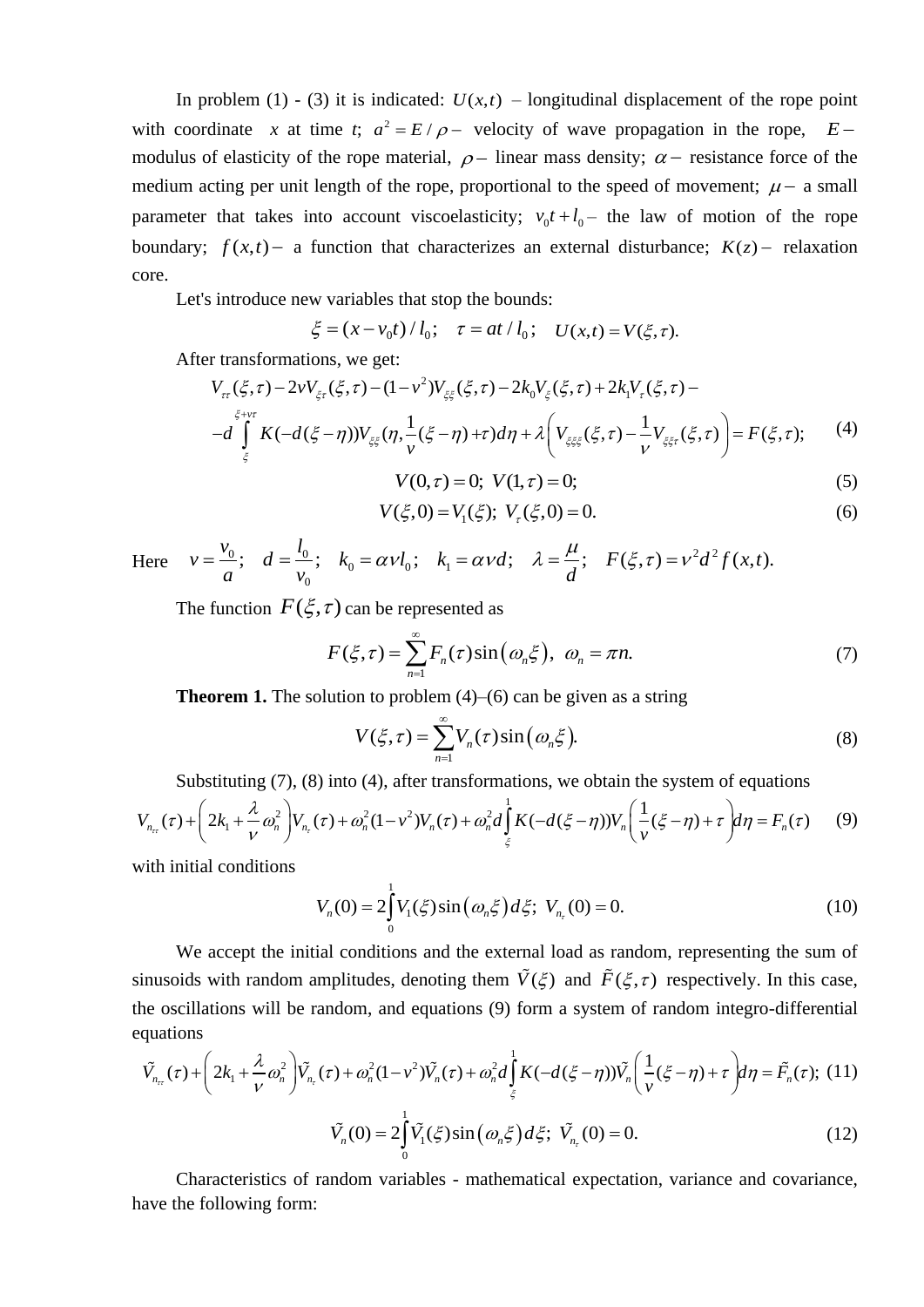$$
M(\tilde{V}(\xi,\tau)) = \sum_{n=1}^{\infty} M(\tilde{V}_n(\tau)) \sin(\omega_n \xi); \qquad (13)
$$

$$
D(\tilde{V}(\xi,\tau)) = \sum_{n,k=1}^{\infty} D_{n,k}(\tau) \sin(\omega_n \xi) \sin(\omega_k \xi); \qquad (14)
$$

$$
C(\tilde{V}(\xi,\tau,\zeta,\nu)) = \sum_{n,k=1}^{\infty} C_{n,k}(\tau,\nu) \sin(\omega_n \xi) \sin(\omega_k \zeta).
$$
 (15)

To find the characteristics (13) - (15) of stochastic linear longitudinal oscillations of a viscoelastic rope, it is necessary to obtain statistical estimates for the solution of a system of random integro-differential equations (11). To do this, the relaxation kernel  $K(z)$  can be taken in exponential form with a random component:

$$
K(z,\overline{\beta}) = K(z,\overline{b})\Big|_{\overline{b} = \overline{\beta}} = \sum_{j=1}^{N} c_j e^{-\beta_j z},
$$
\n(16)

where  $c_j \in R_+$ ,  $\beta_j$  – is a possible value of a positive random variable  $b_j$ .

Denote the dependence of  $\hat{V}(\xi, \tau)$  and  $\hat{V}_n(\tau)$  on the random vector  $\bar{b}$  as  $\hat{V}(\xi, \tau, b)$  and  $\tilde{V}_n(\tau, b)$ , respectively. By changing the variable

changing the variable  

$$
u_{nj}(\tau,\overline{b}) = \int_{\xi}^{1} e^{-\beta_j d\eta} \tilde{V}_n\left(\frac{1}{\nu}(\xi-\eta)+\tau\right), \overline{b}) d\eta
$$
(17)

differential equations of the form

the system of random integro-differential equations (11) is transformed into a system of random differential equations of the form  
\n
$$
\tilde{V}_{n_{\pi}}(\tau,\overline{b}) + \left(2k_1 + \frac{\lambda}{\nu}\omega_n^2\right)\tilde{V}_{n_{\tau}}(\tau,\overline{b}) + \omega_n^2(1-\nu^2)\tilde{V}_n(\tau,\overline{b}) + \omega_n^2d\sum_{j=1}^N c_j e^{b_j d\tau} u_{nj}(\tau,\overline{b}) = \tilde{F}_n(\tau). \quad (18)
$$

The initial conditions will look like

dditions will look like  
\n
$$
\tilde{V}_n(0,\overline{b}) = 2 \int_0^1 \tilde{V}_1(\xi) \sin(\omega_n \xi) d\xi; \ \tilde{V}_{n_r}(0,\overline{b}) = 0; \ u_{nj}(0,\overline{b}) = 0.
$$
\n(19)

The study of the system (18) - (19) is possible using the statistical numerical Monte Carlo method [11-13].

## **BIBLIOGRAPHY**

- 1. Savin G.N., Goroshko O.A. Dynamics of a variable length thread // Nauk. dumka, Kiev, 1962, 332 p.
- 2. Samarin Yu.P. On a nonlinear problem for the wave equation in one-dimensional space // Applied Mathematics and Mechanics. - 1964. - T. 26, V. 3. - P. 77–80.
- Vesnitsky A.I. Waves in systems with moving boundaries and loads // Fizmatlit, Moscow, 2001, 320 p.
- Lezhneva A.A. Bending vibrations of a beam of variable length // Izv. Academy of Sciences of the USSR. Rigid Body Mechanics. - 1970. - No. 1. - P. 159-161.
- Litvinov V.L. Solution of boundary value problems with moving boundaries using an approximate method for constructing solutions of integro-differential equations // Tr. Institute of Mathematics and Mechanics, Ural Branch of the Russian Academy of Sciences. 2020.Vol. 26, No. 2. P. 188-199.
- Anisimov V.N., Litvinov V.L. Mathematical models of longitudinal-transverse vibrations of objects with moving boundaries // Vestn. Himself. tech. un-t. Ser. Phys and mat. science, 2015. Vol. 19, No. 2. P. 382-397.